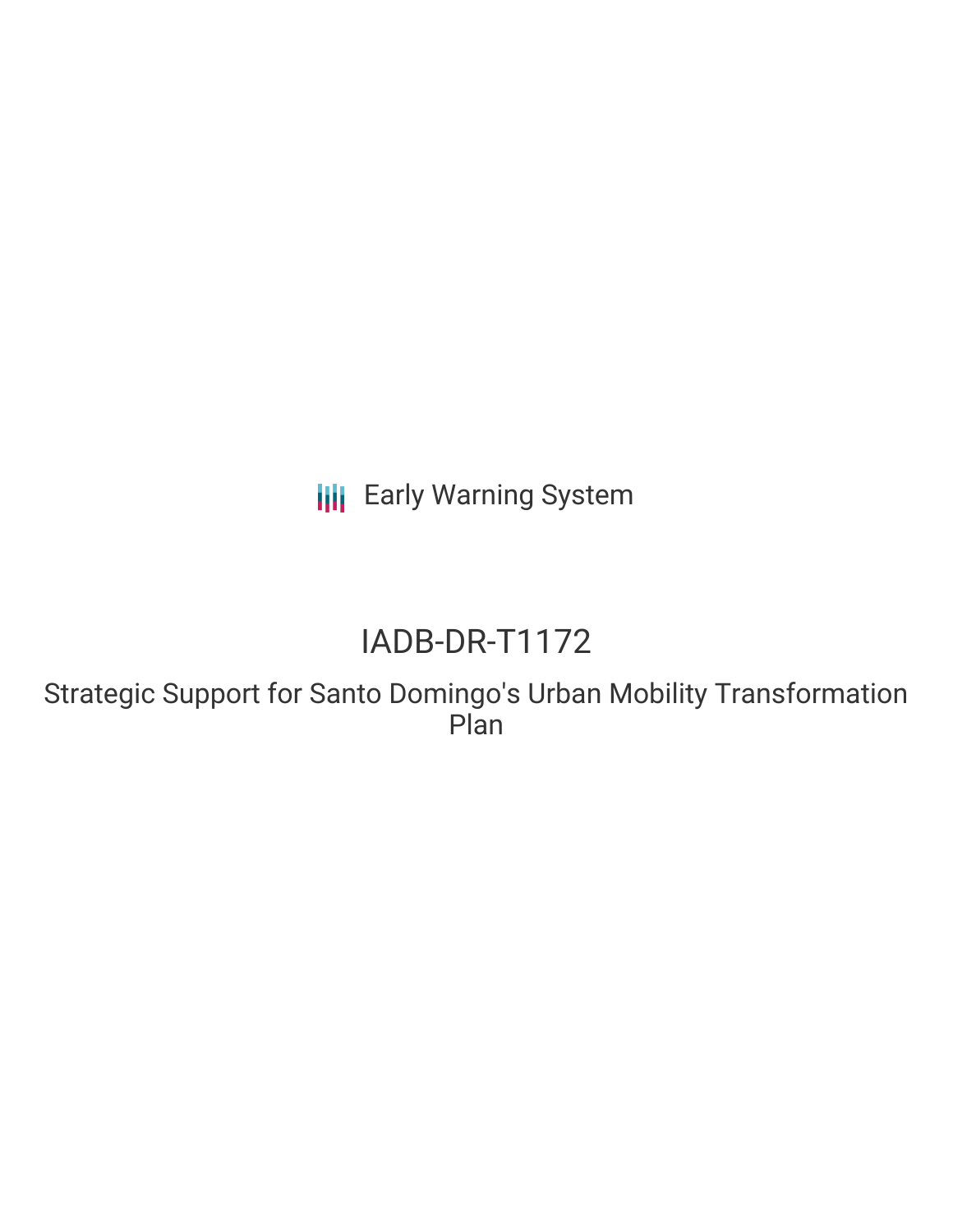

## **Quick Facts**

| Countries                      | Dominican Republic                                    |
|--------------------------------|-------------------------------------------------------|
| <b>Financial Institutions</b>  | Inter-American Development Bank (IADB)                |
| Status                         | Approved                                              |
| <b>Bank Risk Rating</b>        | С                                                     |
| <b>Voting Date</b>             | 2018-06-26                                            |
| <b>Borrower</b>                | Instituto Nacional de Tránsito y Transporte Terrestre |
| <b>Sectors</b>                 | <b>Technical Cooperation, Transport</b>               |
| <b>Investment Amount (USD)</b> | $$0.50$ million                                       |
| <b>Project Cost (USD)</b>      | $$0.50$ million                                       |
|                                |                                                       |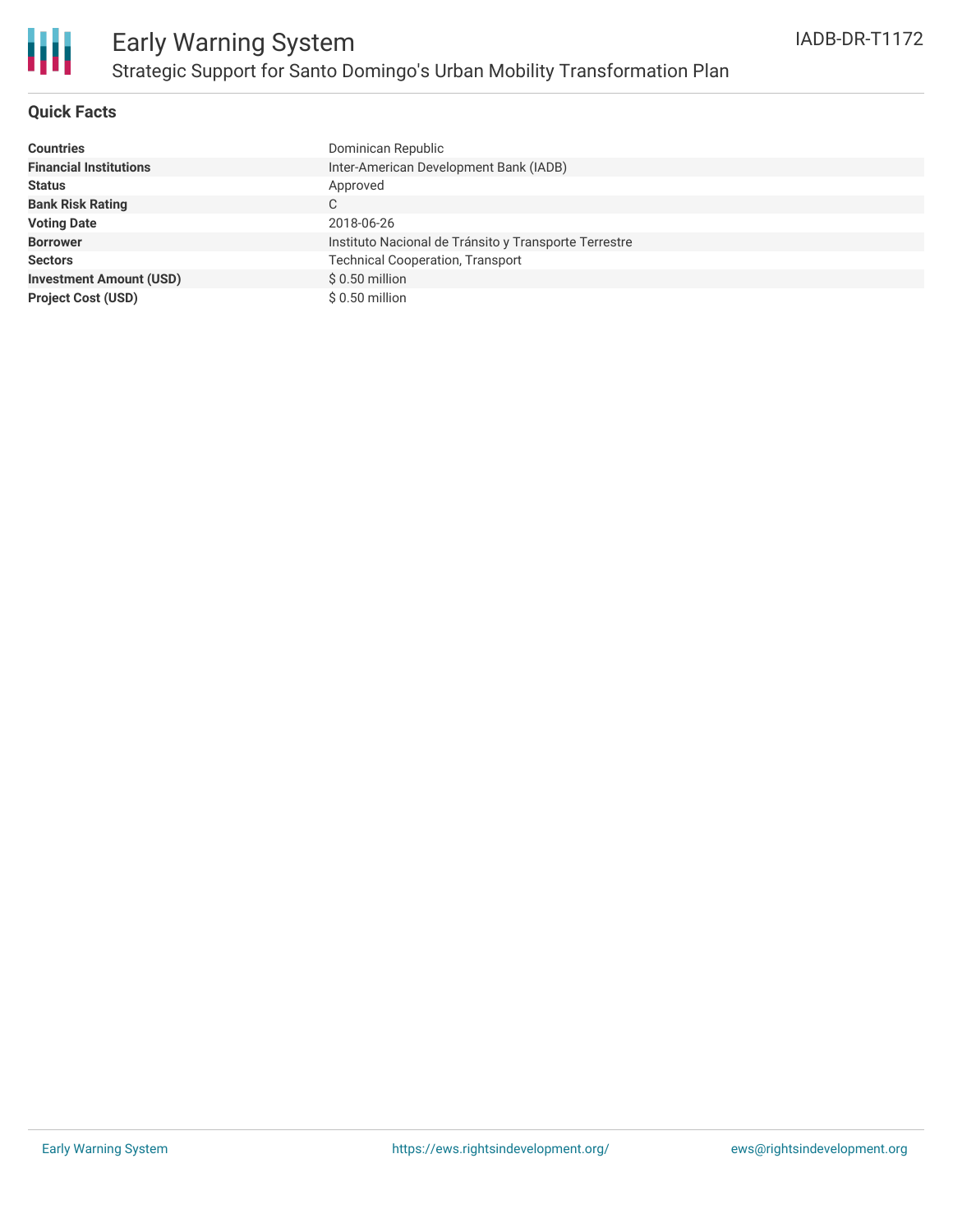

## **Project Description**

According to the Inter-American Development Bank, the objective of this project is to support the National Institute of Transit and Land Transportation (INTRANT per its acronym in Spanish) in the implementation of the Mobility Plan to achieve the objectives set in Law 63-17 of Mobility, Land Transportation, Traffic and Road Safety of Dominican Republic, focusing on regulatory matters, technical studies, and analysis of international experiences that works as an example to improve the mobility of the city in an efficient and sustainable way.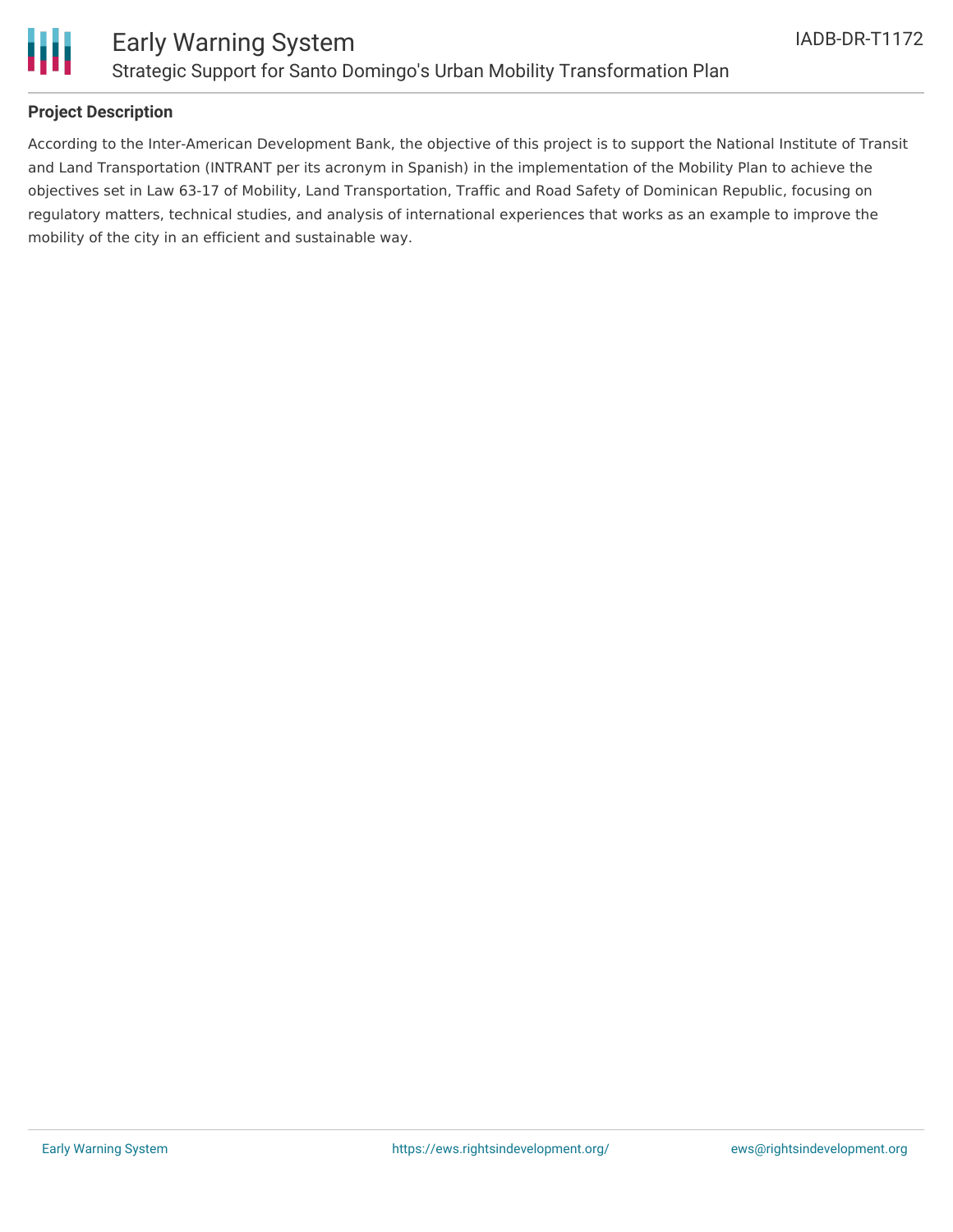

### **Investment Description**

• Inter-American Development Bank (IADB)

The Bank has not specified the type of investment it will be making in this project.